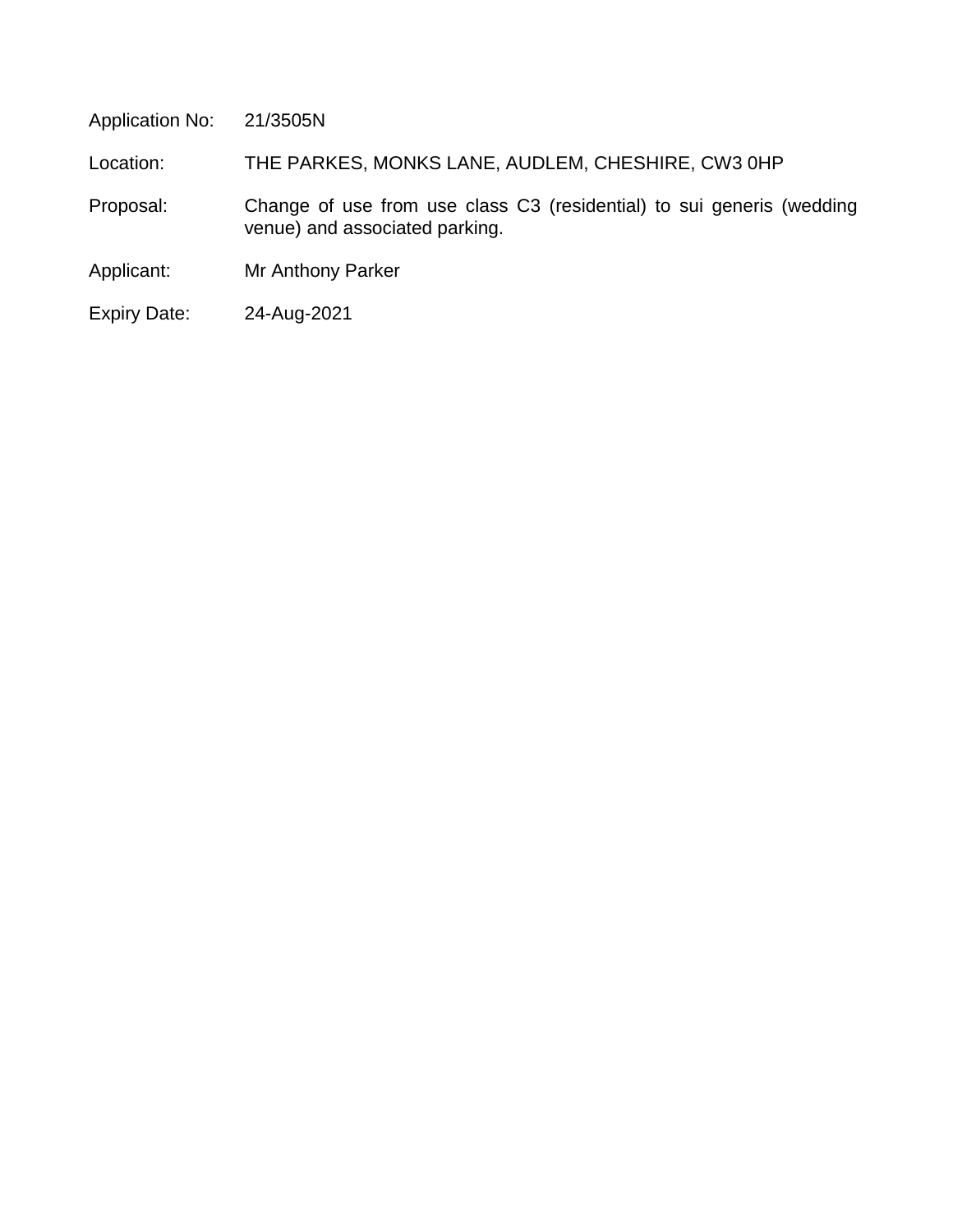# **SUMMARY**

The application site relates to the property known as The Parkes which lies within open countryside to the north of Audlem and accessed via a driveway from Monks Lane. The Parkes was formerly part of the adjoining working Dairy Farm, but this former farmhouse has however been separated from the farm complex for some time.

This application seeks approval for the change of use and renovation of The Parkes to a wedding venue. The proposals have been significantly amended during the course of the application. A previously proposed marquee has been omitted, the scale of wedding events reduced, with events to only take place within the house.

Within the Open Countryside Policy EG.2 of the Local Plan encourages the retention and expansion of existing business, particularly through the conversion of existing buildings. Policy NE.15 and CELPS Policy PG6 also allow for the re-use and adaption of rural buildings for a commercial use NPPF (paragraph 84) further states that planning authorities should support economic growth in rural areas in order to create jobs and prosperity by taking a positive approach to sustainable new development.

The Environmental Health Officer raises no objections to the proposed re-use of The Parkes as a Wedding subject to the recommended conditions. It is considered that the proposed operation of the wedding venue in this location to host relatively small events (60 guests) limited to twice a week, would not result in a significant noise impact that would be harmful to amenity or living conditions of nearby residential properties.

The Highways Officer is satisfied that based on an assessment of the reduced capacity of the venue to 60 guests, and considering the levels of vehicular movements generated by wedding events, the proposals will not have adverse impact on highway safety or cause unacceptable congestion on the local road network.

The proposal would bring positive planning benefits such economic and social benefits through rural diversification and spending in the local economy and complimentary businesses.

Subject to the recommended conditions being imposed, it is considered that the benefits of the proposal outweigh any negative impacts. As such, the proposed application is recommended for approval.

# **RECOMMENDATION**

**Approve Subject to Conditions**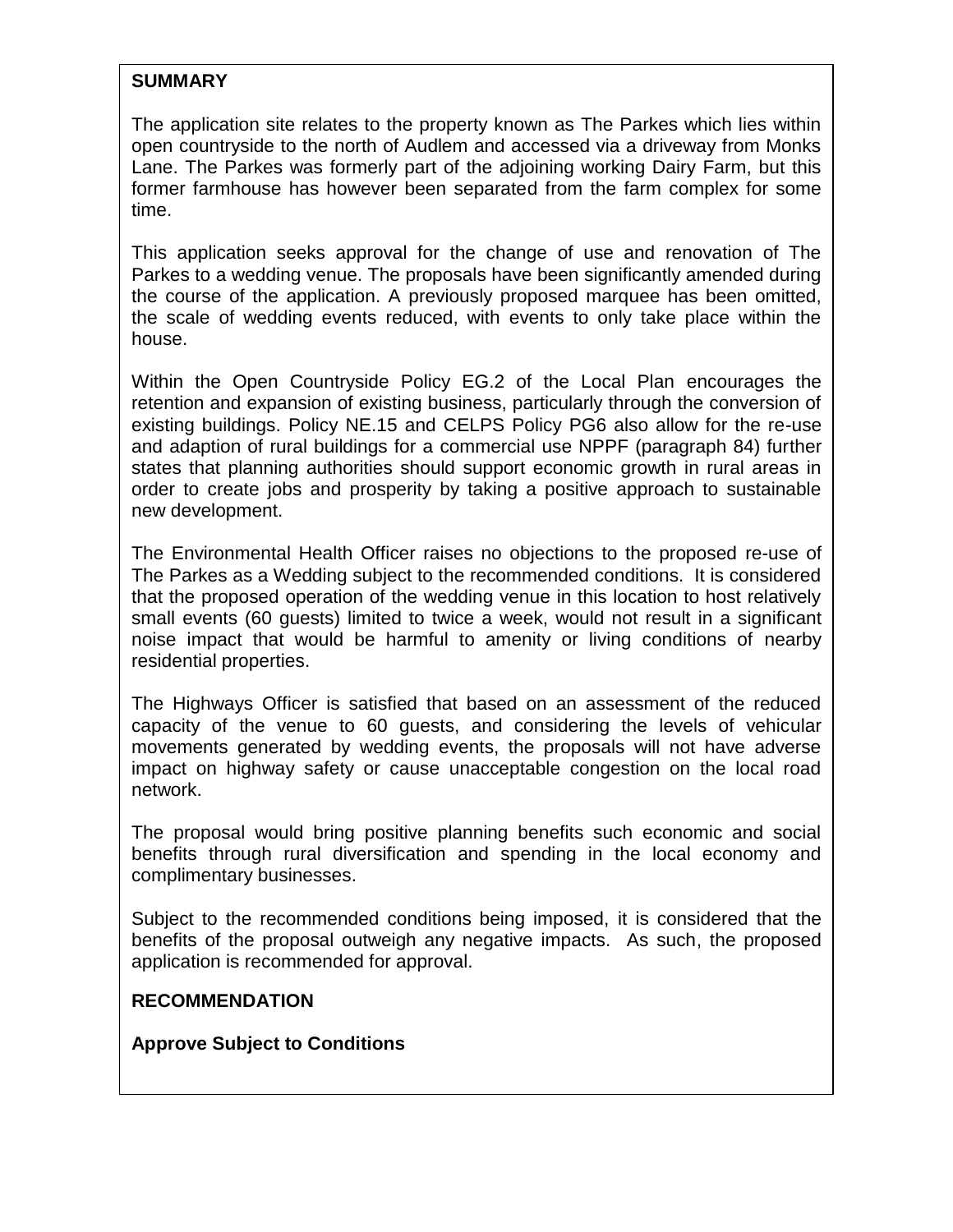# **REASON FOR REFERRAL**

This application has been referred to the Southern Planning Committee by Cllr Rachel Bailey for the following reasons:

*Significant concern as to impact on amenity of local residents in terms of access/exit to the site, hours of operation and potential levels of noise.*

# **DESCRIPTION OF SITE AND CONTEXT**

The application site relates to a substantial property known as The Parkes, comprising a large former farmhouse, its grounds which includes a tennis court and part of a field on the northern side of the property. The site lies within the open countryside to the north of Audlem.

The Parkes is accessed off Monks Lane, via a private drive. Part of the driveway also accommodates the route of Public Footpath Audlem FP17 which runs northward from Monks Lane.

The Parkes was formerly part of the adjoining working Dairy Farm. The former Farmhouse has however been separated from the farm complex for some time. Farm traffic uses an access road leading off the driveway to the south of The Parkes and was approved under 19/5658N. A small group of traditional farm buildings adjoining the eastern site boundary are within the applicant's ownership, beyond which are operation areas and building of the farm complex.

The farmhouses and its grounds are screened through established wooded boundaries to south and west of the site.

# **DETAILS OF PROPOSAL**

This application seeks approval for the change of use and renovation of this large house and its grounds known as The Parkes for as a wedding venue.

The proposals have been significantly amended during the course of the application. A previously proposed marquee to be sited on the tennis court has been omitted from the application. The scale of wedding events has been reduced, and which will only take place within the house.

The proposed change of use would enable year-round indoor weddings, with up to 60 guests to be held within The Parkes. The venue will also include 4 bedrooms for use by guests.

The proposals include the provision of car parking within the application site. Parking areas are located off the private driveway to the south of the existing tennis court and within a small part of part of a field to the north of the house which will accommodate 70 parking spaces Grass reinforcement mesh will be used to protect grassy areas used for parking.

# **PLANNING HISTORY**

There is an extensive history of agricultural operations on this site. The most recent of which is relevant to this proposal;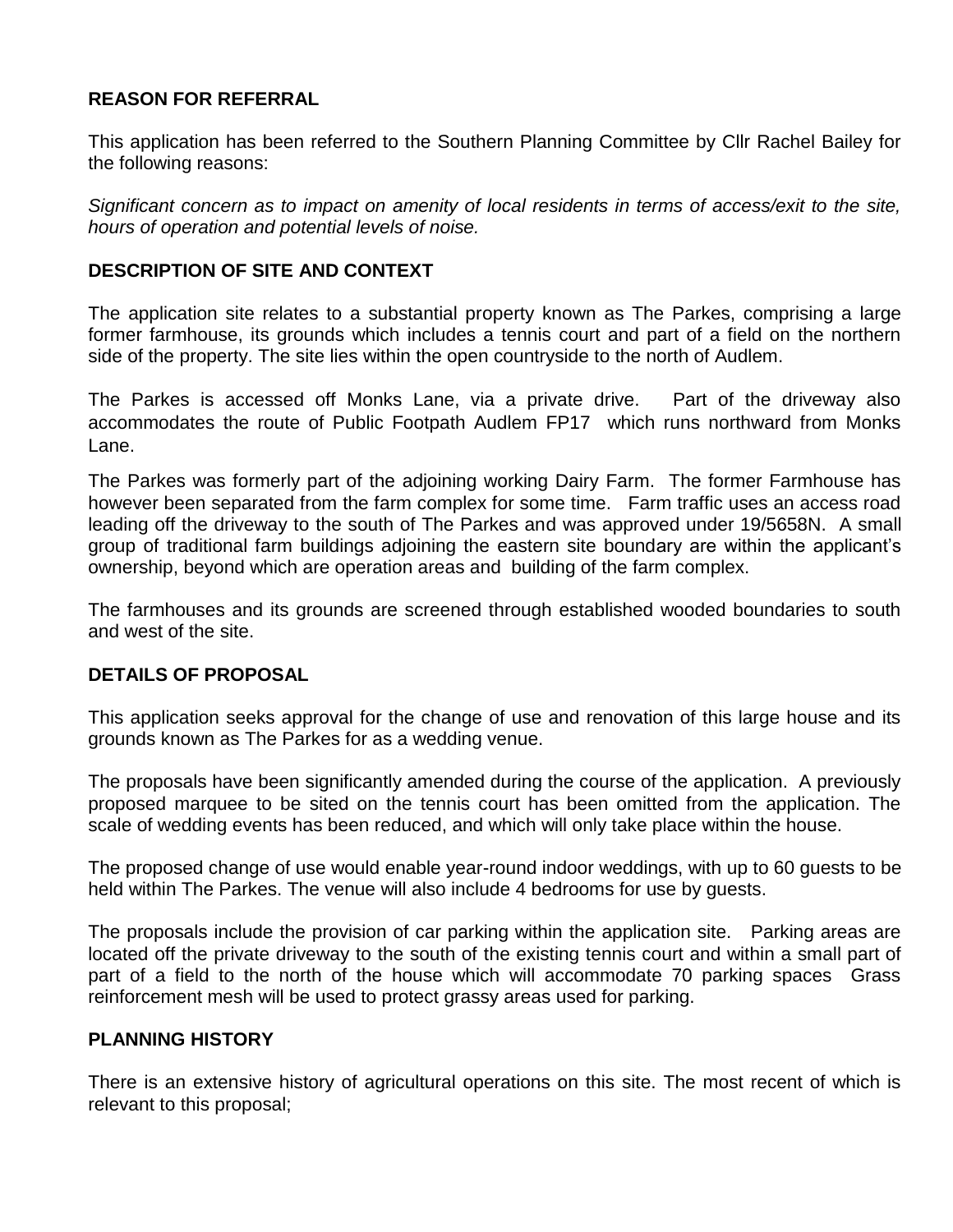19/5658N - Agricultural determination for a proposed new road 145m in length and 4.5m in width. Approved 02-Jan-2020

14/5155N - Proposed Agricultural Entrance, Drive and Passing Bays. Refused 23-Dec-2014

# **POLICIES**

# **Cheshire East Local Plan Strategy**

- MP1 Presumption in favour of sustainable development
- PG1 Overall Development Strategy
- PG6 Open Countryside
- EG2 Rural Economy
- EG4 Tourism
- SD1 Sustainable Development in Cheshire East
- SD2 Sustainable Development Principles
- SE1 Design
- SE2 Efficient Use of Land
- SE3 Biodiversity and Geodiversity
- SE4 The Landscape
- SE5 Trees, Hedgerows and Woodland
- CO1 Sustainable Travel and Transport

The Cheshire East Local Plan Strategy was formally adopted on 27th July 2017. There are however policies within the legacy Local Plan that still apply and have not yet been replaced. These policies are set out below.

# **Crewe and Nantwich Replacement Local Plan**

- NE.5 Nature Conservation and Habitats
- NE.9 Protected Species
- NE.13 Rural Diversification

NE.15 - Re-use And Adaptation of a Rural Building for a Commercial. Industrial or Recreational Use

BE.1 - Amenity

BE.3 - Access and Parking

BE.4 - Drainage, Utilities and Resources

RT.9 - Footpaths and Bridleways

# **Audlem Neighbourhood Plan**

The plan was made on the 12 April 2016.

Policy D10: Drainage Policy D13: Safe Access Policy D15: Reuse of Redundant Buildings Policy B2: Redundant Farm Buildings Policy B6: Tourism Policy T2: Traffic Congestion and Risks to Road Users Policy T4: Pedestrian Footways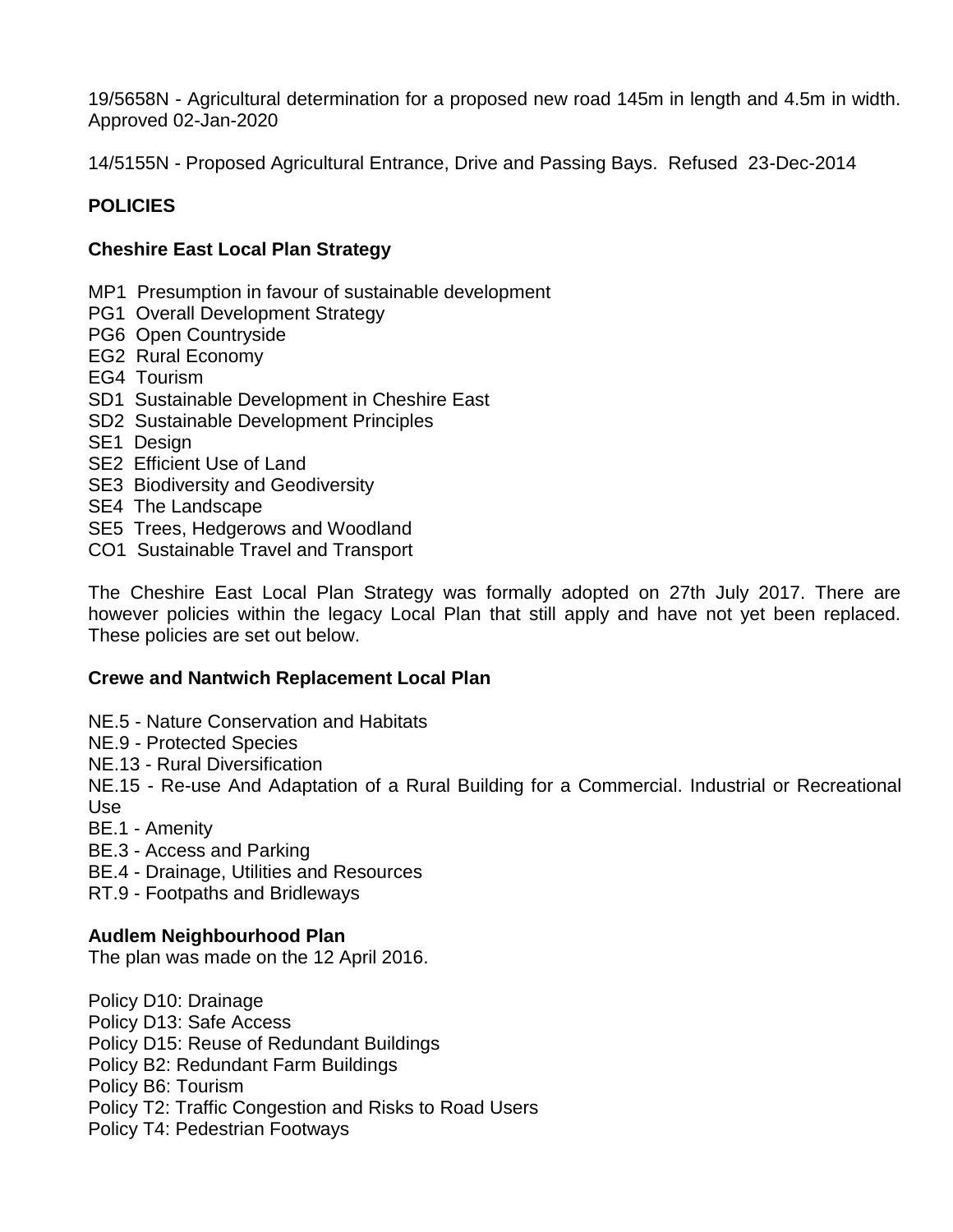Policy CW2: Community Facilities and Services

# **National Policy**

National Planning Policy Framework (NPPF)

# **CONSULTATIONS (External to Planning)**

**Environmental Health**: No objection to amended proposals subject to conditions.

**Highways**: No objection

**Public Rights of Way:** No objection subject to access to be made good post construction and standard informatives.

# **Flood risk:** No objection

**Audlem Parish Council**: Updated comments as follows in respect of the amended proposals;

Acknowledges the revised plans for the proposed wedding venue in Monks Lane. The removal of the need for a marquee should contribute greatly to noise reduction for neighbouring properties. Should the applicants agree to the proposed operating hours suggested by Cheshire East Environmental Services this again reduces both noise levels and impacts on times of vehicles leaving the venue in the early hours.

However, should the applicants have objections to these operating proposals the Parish Council would like the applicants to advise how they intend to limit the impact on neighbouring properties of vehicles leaving in the early hours of the morning.

The Parish Council would have no objections should these conditions be met.

**Hankelow Parish Council**: Comment as follows (in relation to originally submitted proposals) ;

- The hours of operation for this venue are stated between 0800 hours and 0100 hours. The Parish Council is concerned about the increase in noise levels if this planning application were to be approved on this basis, particularly loud music from the development, and would seek assurance that the music will cease no later than 10.30pm, Sunday-Thursday and no later than 11pm on Friday and Saturday. The Parish Council requests that a noise assessment is carried out before final consideration of this planning application.

- The wedding venue is capable of accommodating up to 300 guests. The Parish Council is concerned about the associated increase in traffic on Monks Lane if this planning application were to be approved and requests that a representative from Highways visit the site to review the Lane and provide an assessment on whether it can accommodate the proposed increased volume of traffic.

- Concern about light pollution and ask that outside lighting should be kept to the minimum required for safety and security. It should be well located and directed downwards and designed to minimise the impact on the environment and on wildlife.

# **OTHER REPRESENTATIONS:**

A total 116 representations have been received which object to the proposal for the reasons summarised below: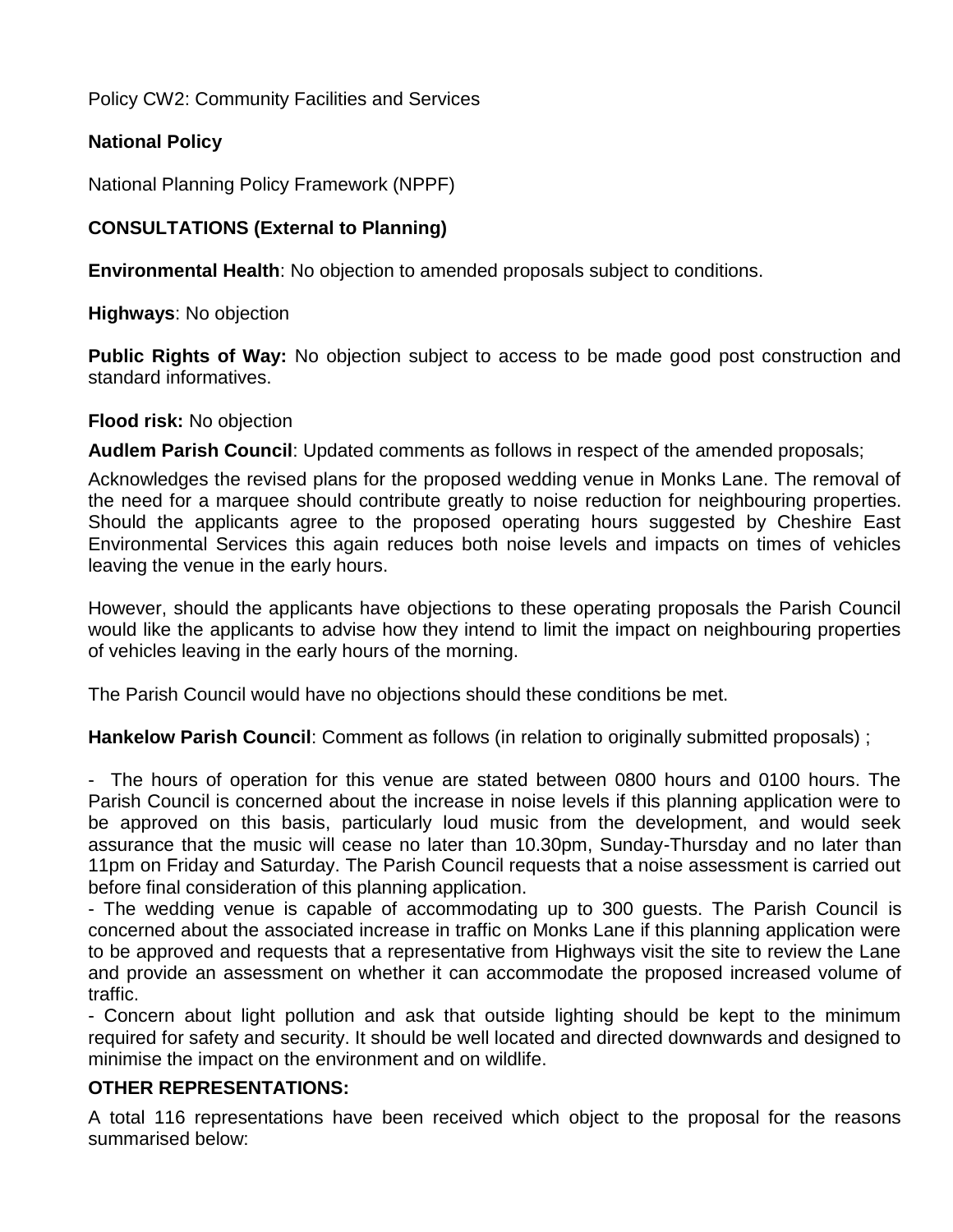- Amended details do not demonstrate that this location is suitable

- Not in keeping with quiet, rural setting and local infrastructure will not support the change of use.

- Inappropriate location too close to residential area

- Detrimental to quality of life

- Noise pollution and disturbance from wedding events, including loud music, fireworks, and traffic noise late into the night/early hours

- Noise will carry across open fields particularly in the evenings and summer months when windows at venue remain open

- Noise levels will have a detrimental impact on the amenities, heath/medical conditions of residents of Corbrook Park nursing home which incorporates a dementia unit.

- Excessive noise generation from marquee

- Wedding party traffic/revellers leaving venue would disturb residents late into the night,

- Noise/disturbance from contractors/wedding staff leaving in the early hours.

- Disagree with consultation response of the Council's Environmental Health Officer. As no proper analysis of noise levels resulting from music nor consideration of need for sound proofing/glazing/ windows to be kept shut, or the nature of the entertainment proposed. Irrational to conclude that discos/live music/wedding setting up will have no impact on nearby properties.

- The proposed conditions will not have the effect of reducing the impact to an acceptable level

- Without an effective air conditioning system, even though the proposal is to hold events indoor, if windows/doors are kept open this will result in noise escape

- Increase in light pollution
- Exacerbate existing highway safety problems
- Increase in traffic congestion

- Exacerbate problems of traffic congestion at junction of Heathfield Road and Monks Lane due to traffic movements generated by Audlem St. James School and the school nursery also proposed for expansion

- Monks Lane is a largely narrow single-track, unlit country lane, subject to national speed limit (60mph) beyond the village with several blind bends, including one immediately at the entrance to The Parkes.

- Increase in traffic on Monks Lane and Heathfield Road will result in increased highway dangers to pedestrians, school children and cyclists. These roads are very narrow without pavements, lack passing places and are in disrepair.

- Exacerbate existing highway problems resulting from numbers of large agricultural vehicles travelling between Heathfield Road and The Parkes (farm).

- 14/5155N for an additional access road to be built to Parkes Farm from Monks Lane was rejected because of farm traffic causing severe issues on Monks Lane.

- Additional traffic on A529 and through Audlem

- Hazardous directions to venue will be given SATNAV. If approaching venue from the east of Audlem vehicles will be directed up Heathfield Road past the primary and nursery schools and from the north routed via Monks Lane from Longhill Lane which is a narrow, single track route with very few passing spaces

- Highway & Transport Report inaccurate and underestimates resulting levels of traffic

- Audlem Neighbourhood Plan highlights traffic congestion and risks to road users in Heathfield Road and proposals contrary to policy T2

- The driveway from Monks Lane to The Parkes is a public footpath/right of way resulting in safety risks to users

- Adverse impact on livestock and wildlife

- Number of guests should be restricted to 60 and events limited to 2 per week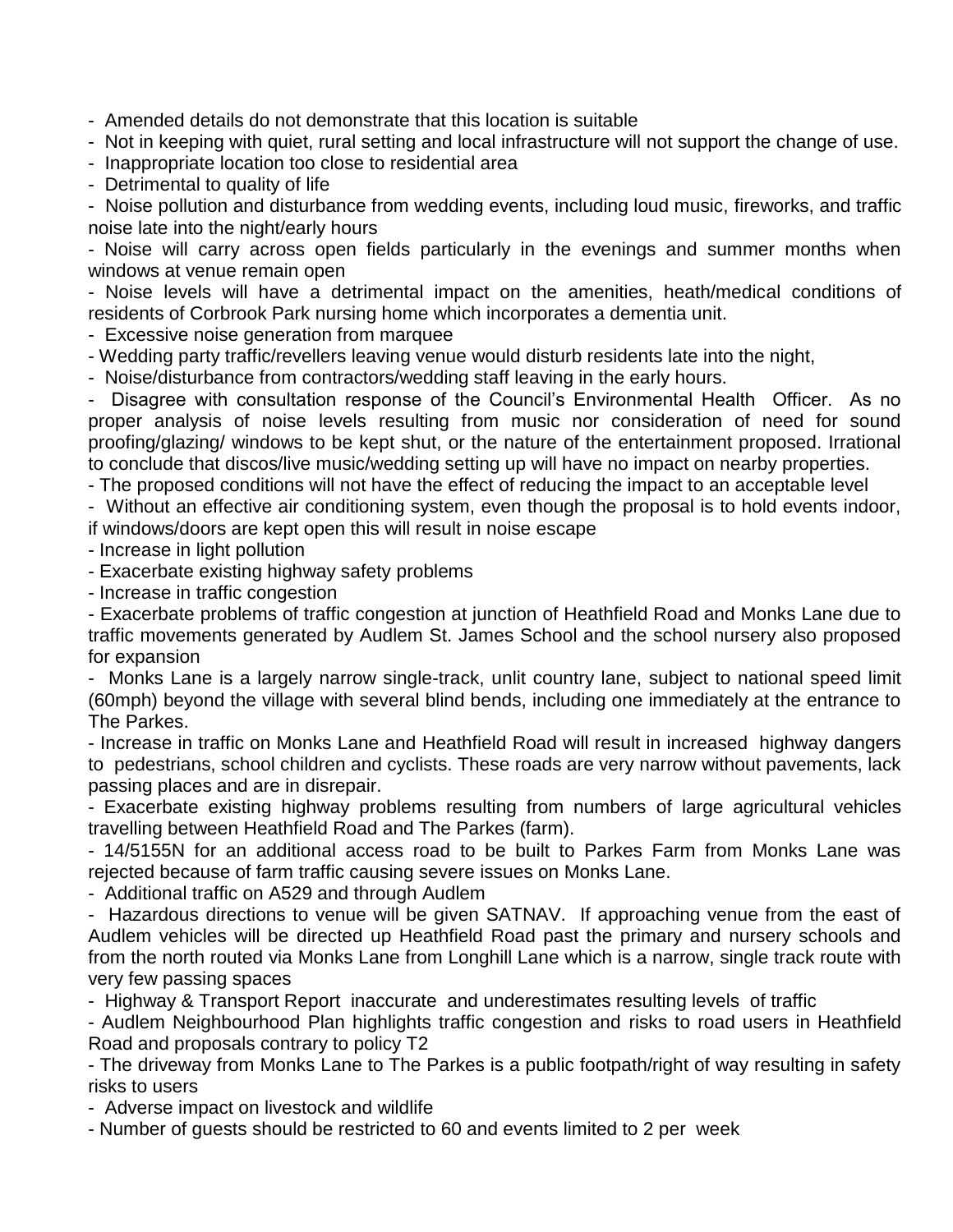- Once venue is established no real assurance there will be no increase in scale, a change of management policy or effective enforcement of the conditions proposed

- Potential for further applications to extend the business.

- No economic benefit to the village and may take business away from venues in the village and others in wider the area

- Proposals are for a hotel given inclusion of 4 bedrooms

- Adverse visual impact of car parking area

- Reduction in property values

- Floor plans do little to inform future use of the building

- Contradictions/Omissions in Design Access and Planning Statement

- Proposals contrary to the objectives and criterial of Polices T2, B2 and CW2 of the Audlem Neighbourhood Plan

- Contrary to Policy PG 6 of Cheshire East Local Plan Strategy

- Contrary to polices of Hankelow Neighbourhood Plan(NB site not within Hankelow Neighbourhood Plan area)

- A Committee site visit is necessary to appreciate how close site is to nearby dwellings and Corbrook Park care home

A total of 3 representations have been received in support of the application for the following reasons;

- Enterprise will bring much needed revenue, jobs and business to Audlem given economic impact over the last 2 years from Covid 19.

- The Parkes is located well away from the village and proposals will not have a detrimental impact

- Provided the stated arrangements are put in place and enforced to protect the environment, these proposals to reuse the building will greatly benefit the local town and businesses and outweigh drawbacks

- With many new young couples moving into the village more this is a perfect location to keep a wedding local

- Audlem village with fantastic local amenities and a beautiful church would benefit from the proposed wedding venue

- Along with the opening of the community pub in Hankelow passing trade, wedding guests etc would support business

# **OFFICER APPRAISAL**

# **Principle of Development**

The development is outside of the settlement boundary and within the open countryside. The proposals relate to re-use of this substantial, former farmhouse to accommodate a wedding venue.

Saved Policy NE.15 and CELPS Policy PG.6 allow for the re-use and adaption of rural buildings for a commercial use with the relevant criteria being:

Policy NE.15:

- The building is of substantial, sound and permanent construction
- The form, bulk and general design of the building is in keeping with its surroundings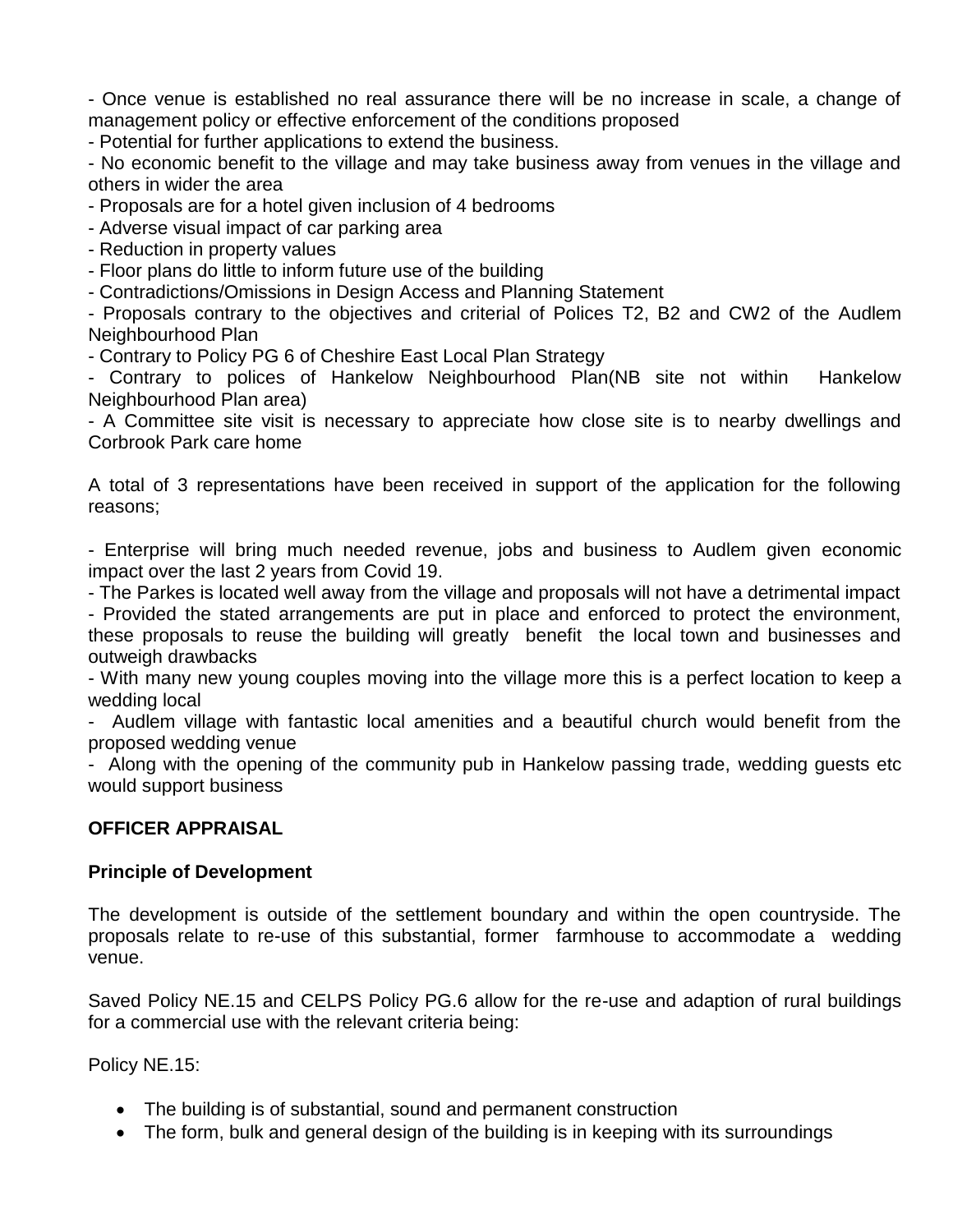Any conversion work respects local building styles and materials

CELPS Policy PG.6:

- the building is permanent, substantial and would not require extensive alteration, rebuilding or extension.
- The development is essential for the expansion or redevelopment of an existing business

With the regard to the two Policies above, the existing building is substantial, sound and of permanent construction. Furthermore, the proposed alterations will be minimal, and primarily relate to the renovation of the building, in order to make it suitable for the proposed change of use.

Following on from CELPS Policy PG.6, Policy EG.2 is consistent with the objectives of NPPF (para 84) which states that planning authorities should support economic growth in rural areas in order to create jobs and prosperity A positive approach should be taken to sustainable growth and expansion of all types of business and enterprise in rural areas, particularly through the conversion of existing buildings. However, it should be ensured that development is sensitive to its surroundings and does not have an unacceptable impact on local roads. Further to this, there should not be any conflict with other relevant Local Plan Policies.

Outside the Principal Towns, Key Service Centres and Local Service Centres, Policy EG.2 allows developments that:

- Provide opportunities for local rural employment development that supports the vitality of rural settlements;
- Create or extend rural based tourist attractions, visitor facilities and recreational uses;
- Encourage the retention and expansion of existing businesses, particularly through the conversion of existing buildings

Will be supported where:

- Supports the rural economy, and could not reasonably be expected to locate within a designated centre by reason of their products sold
- Is supported by adequate infrastructure
- Is consistent in scale with its location and does not adversely affect nearby buildings and the surrounding area or detract from residential amenity
- Is well sited and designed in order to conserve and where possible enhance the character and quality of the landscape and built form

In addition, the criteria of ANP policies Policy B2: Redundant Farm Buildings, Policy B6: Tourism and Policy CW2: Community Facilities and Services largely echo the requirements of Policy EG2 above.

It is considered that the proposed development will comply with the first parts Policy EG2 as it provides employment opportunities not only at the site but also with other local services associated with the wedding venue use and will essentially provide a rural based visitor/recreational facility.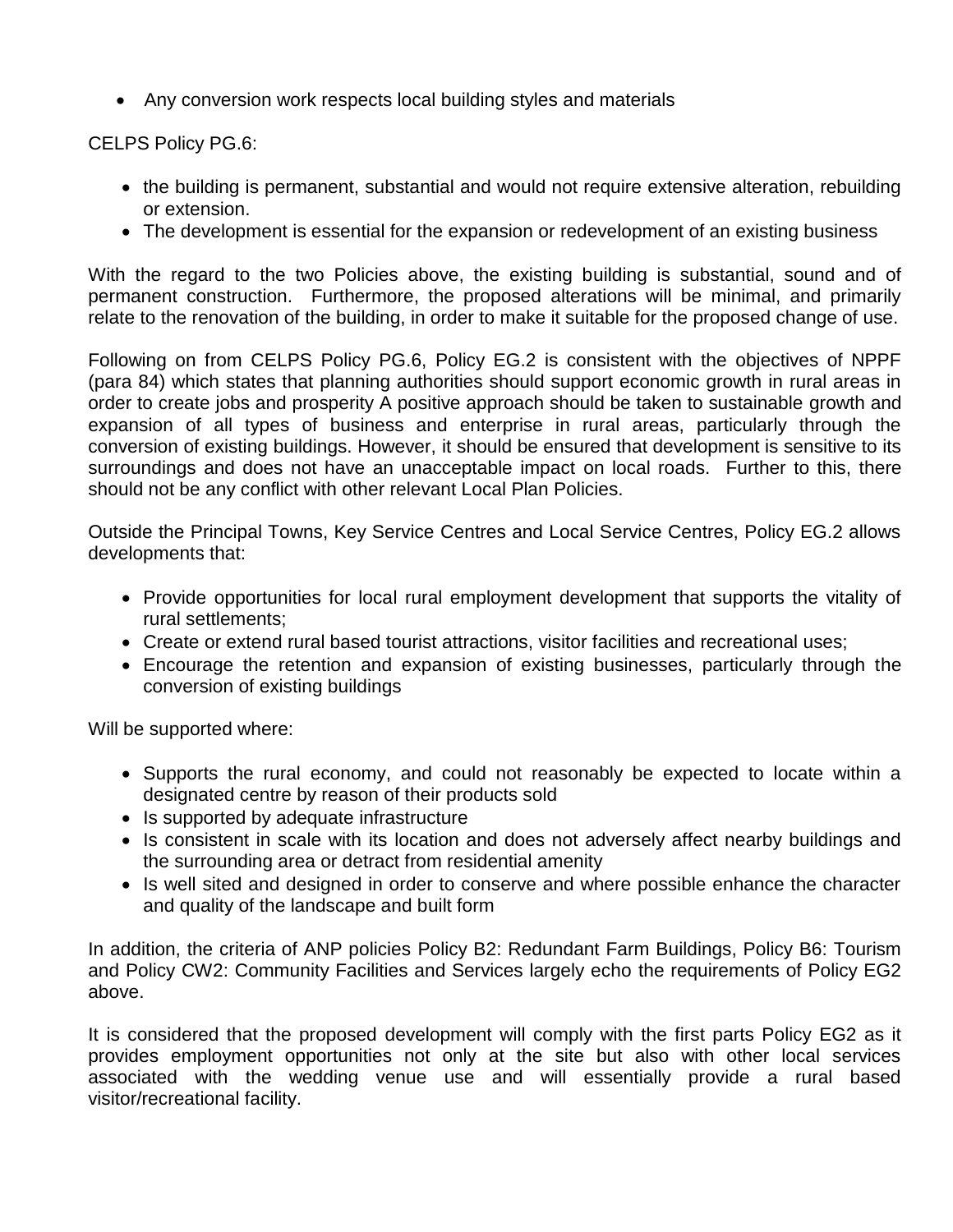In terms of the second part of this policy the proposal would support the rural economy by virtue of being sited in a rural area. The use could not be expected to locate to a designated centre as the nature of the use typically relies on the rural setting. In terms of adequate infrastructure, the Highway Officer has confirmed the road network can accommodate the proposed use without resulting in highway safety or management problems. As addressed in amenity section below the revised proposals will not result in an unacceptable impact on the amenities of local residents.

Further to the above criteria, the development will have a minimal impact on the character or appearance of the existing farmhouse and proposed parking areas would not constitute a significant feature with the landscape given screening from existing woodland/vegetation and the backdrop of the adjacent farm complex and building close to the eastern site boundary. It is therefore considered that the principle of the proposed development is in accordance with Polices NE.15 of the C&NLP, PG6 and EG2 of the CELPS and B2 and B6 of the ANP.

#### **Amenity**

Saved Policy BE.1 of the Local Plan advises that new development should not be permitted if it is deemed to have a detrimental impact upon neighbouring amenity in terms of noise and disturbance.

The site lies within a rural setting in open countryside. The nearest dwellings affected by this proposal would be those of Monks Lane about 200m directly to the south of the site across agricultural land. Beyond these dwellings, are properties off Heathfield Road and Monks Lane, and the development (Anwyl) along the A529 Audlem Road/ Cheshire Street, which lie within the Audlem Settlement Boundary around 400m to south and west of the site. In addition several further properties alongside Audlem Road to the north and west, are located between 230m and 350m from the site boundary. Also, the nearest part of Corbrook Park Nursing Home complex is about 180m from the application site boundary and situated to the north-west of the site.

The application has been revised to omit the previously proposed marquee given the potential for significant noise impact, as well as substantially reducing the capacity for the wedding venue. The applicant has confirmed that events will be solely accommodated within this large house. Indicative floor plans have been provided of the building which show dedicated spaces for catering, ceremonies and receptions to accommodate 60 guests.

Further details of the how wedding events will be managed has been provided by the applicant. This states that all guests will be off-site (unless staying) by Midnight. Given the anticipated level of vehicle movements which will generated by the venue, addressed in the Highway section below, it is not considered that this will result in unacceptable levels of disturbance to nearby properties along surrounding roads, given that typically not all guests will leave the venue at the same time, with departures staggered during the evening.

The applicant has further advised that, "all weddings/celebrations will have a contractual agreement which would be venue specific and ensure no fireworks, lanterns, times of departure etc". In addition, the applicant states that given the nature of the business and the setup times required the venue would host 2 events a week as a maximum.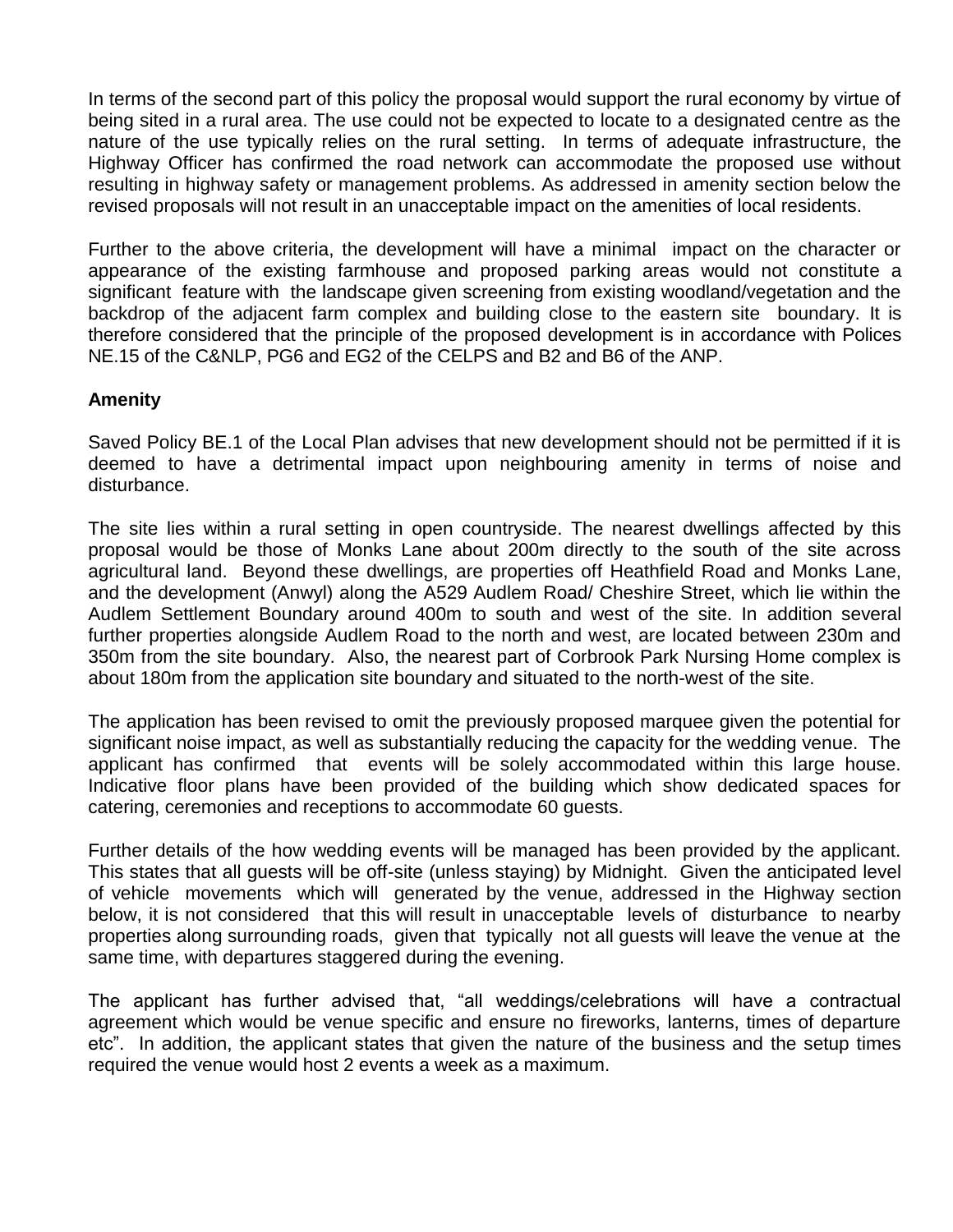The Environmental Health Officer has considered the noise impact of the amended proposals, and given their limited scale and nature, does not consider it reasonable to require an Acoustic Assessment to be submitted in support of the application.

It is accepted that some level of noise will be audible from outside the premises on occasions, particularly should windows of the buildings be open. However, given the relatively small scale of wedding events which will be held at The Parkes and given the distance of the premises from the nearest residential properties, the Environmental Health Officer has advised that noise levels would not have adverse impact on the amenities or living conditions of local residents. This is however subject to planning conditions being imposed, including that operating hours of the venue are restricted to between 08:00 hours to Midnight, and also deliveries to the premises limited from 08:00 hours to 18:00 hours.

In addition, conditions are recommended to ensure that all events are to take place within the venue building (farmhouse) with no outdoor music or firework displays. Further conditions are also necessary which restrict the number of a guests at events to a maximum of 60, with no more than 2 events per week (as stated by the applicant).

Importantly the premises would also be subject to the provisions of the Environmental Protection Act, which significantly controls noise nuisance. Furthermore, the wedding venue will be required to be Licensed for the consumption of alcohol and as late-night entertainment/music venue. The Environmental Health Officer has advised that a typical condition of such a Licence is that no music is audible beyond the boundary of the premises.

In terms of addressing potential light pollution from the premises, a planning condition is recommended to be imposed requiring a detailed scheme of the location, specification and level of illumination for external lighting prior to its installation.

Therefore, further to assessment of the amended proposals, the Council's Environmental Health Officer has not raised no objections to the reuse of The Parkes Farmhouse as a wedding venue subject to the planning conditions as set out above. Having regard to the location of the site and nearby dwellings and the scale and nature of the events, the noise impact of the proposed use is not considered to be so significant that it would justify a refusal of planning permission. The proposal is therefore considered to comply with saved Policy BE.1.

#### **Highways and Parking**

The proposal is for a wedding venue within an existing property in a rural location to the north of Audlem which is located off Monks Lane and includes off-road parking (70 spaces). The proposed wedding venue was initially to cater for a maximum of 300 guests, but this has since been reduced to 60 guests.

It is recognised that the site is in an isolated location, with a lack of pedestrian and public transport infrastructure to the site but this is typical of many wedding venues, and the proposal will be a car dominated one for access.

It is proposed that the wedding venue will accommodate a maximum of 60 guests and require approximately 10 wedding staff. The staff would arrive prior to, and after, the event and the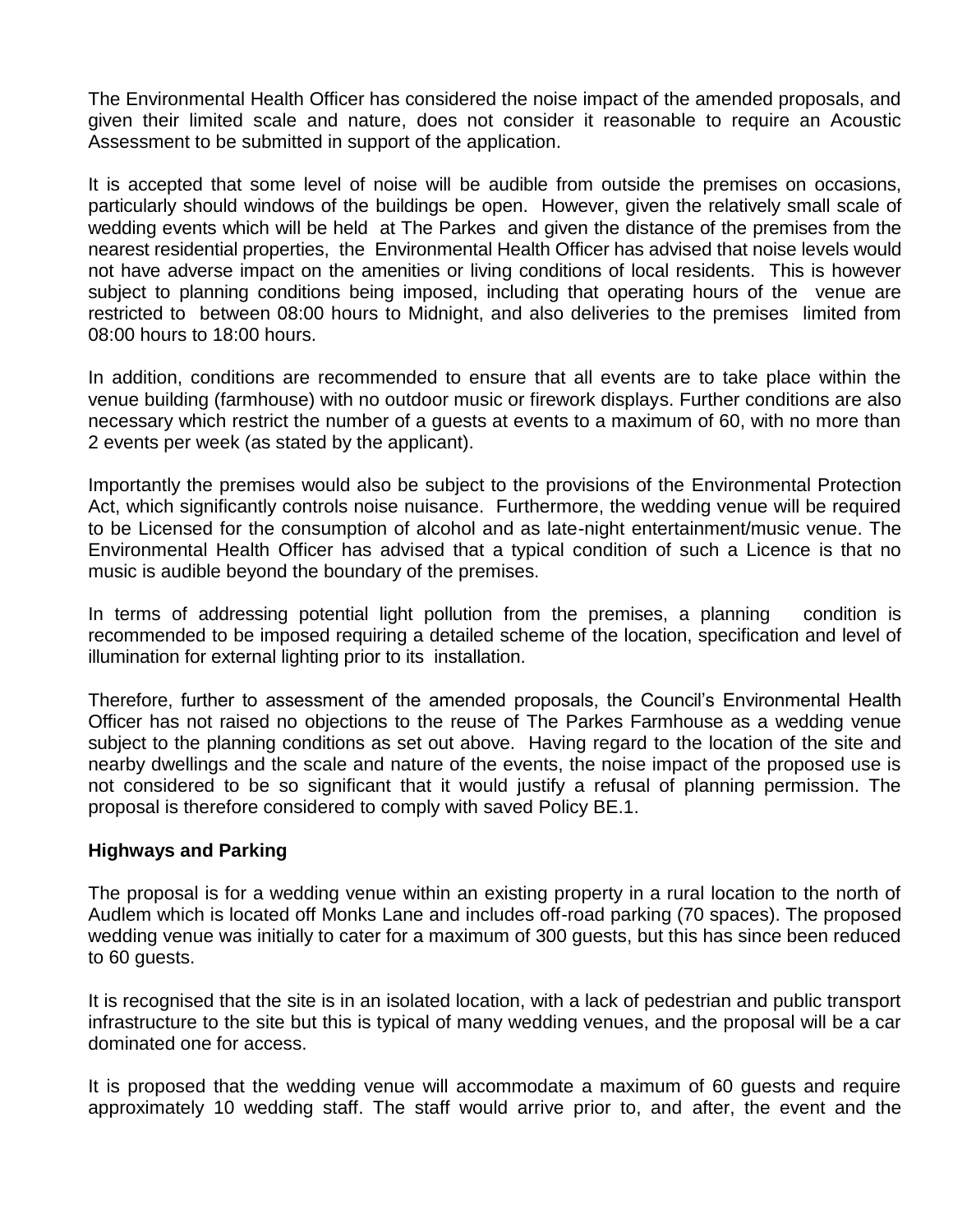Highway Officer considers that the impact of staff vehicle trips on the highway network will be minimal.

The Highway Officer has advised that Car Sharing to a wedding event is usually high, and assuming 2 guests per car then around 30 to 40 vehicle trips would be generated and be spread over a 1 to 2 hour period. At worst, this averages to less than a car trip per minute. In addition, there will be 4 rooms available within the site for the bride and groom and family who would arrive before most other guests.

Access to the site is from Monks Lane which is a minor unclassified road with little through traffic movement. The Highway Officer accepts that forward visibility and carriageway widths are limited in sections, but this however assists in limiting vehicle speeds. The access to The Parkes provides sufficient visibility in both directions and the access bell-month is wide enough to allow 2 cars to rest of the carriageway if necessary.

The majority of guests will likely enter Monks Lane via Heathfield Road which the Highway Officer considers is itself capable of accommodating the small amount of traffic that will be generated. The majority of Monks Lane either has sufficient width for 2-way car movement or there are passing bays to allow passing movement. There is a short section which is single car width but given the limited traffic generation is considered acceptable. In addition, the applicant has stated that no more than 2 events a week would take place.

It is also considered that the site can accommodate sufficient car parking (70 spaces to satisfactorily meet the needs of the business.

The Highway officer concludes that the reduced capacity of the proposed wedding venue to 60 guests will result in traffic generation that the local highway network can safely accommodate, and the proposal is therefore considered acceptable in highway terms. A condition is therefore recommended to limit the number of guests for events at the premises to 60 persons.

Therefore it is considered that the level of vehicular movements generated by the proposal will not have detrimental impact on highway safety or cause unacceptable congestion on the local road network. As a result, the proposals accord with Policy BE.3 of the Local Plan and ANP Policies T2 and T4.

# **Public Rights of Way**

Part of the driveway serving The Parkes from Monks Lane is also the route of Public Footpath Audlem FP17. It is not considered that the proposed re-use of the farmhouse or provision of car parking areas within the grounds will have an adverse impact on condition of the driveway or route of the footpath.

It is also common that public footpaths are routed along access drives which in this case serves The Parkes and the adjacent farm complex. Given the levels of vehicle movements expected to be associated with events at the proposed wedding venue, and limited to twice a week, it is not considered the proposals will result in unacceptable safety issues for users of the footpath.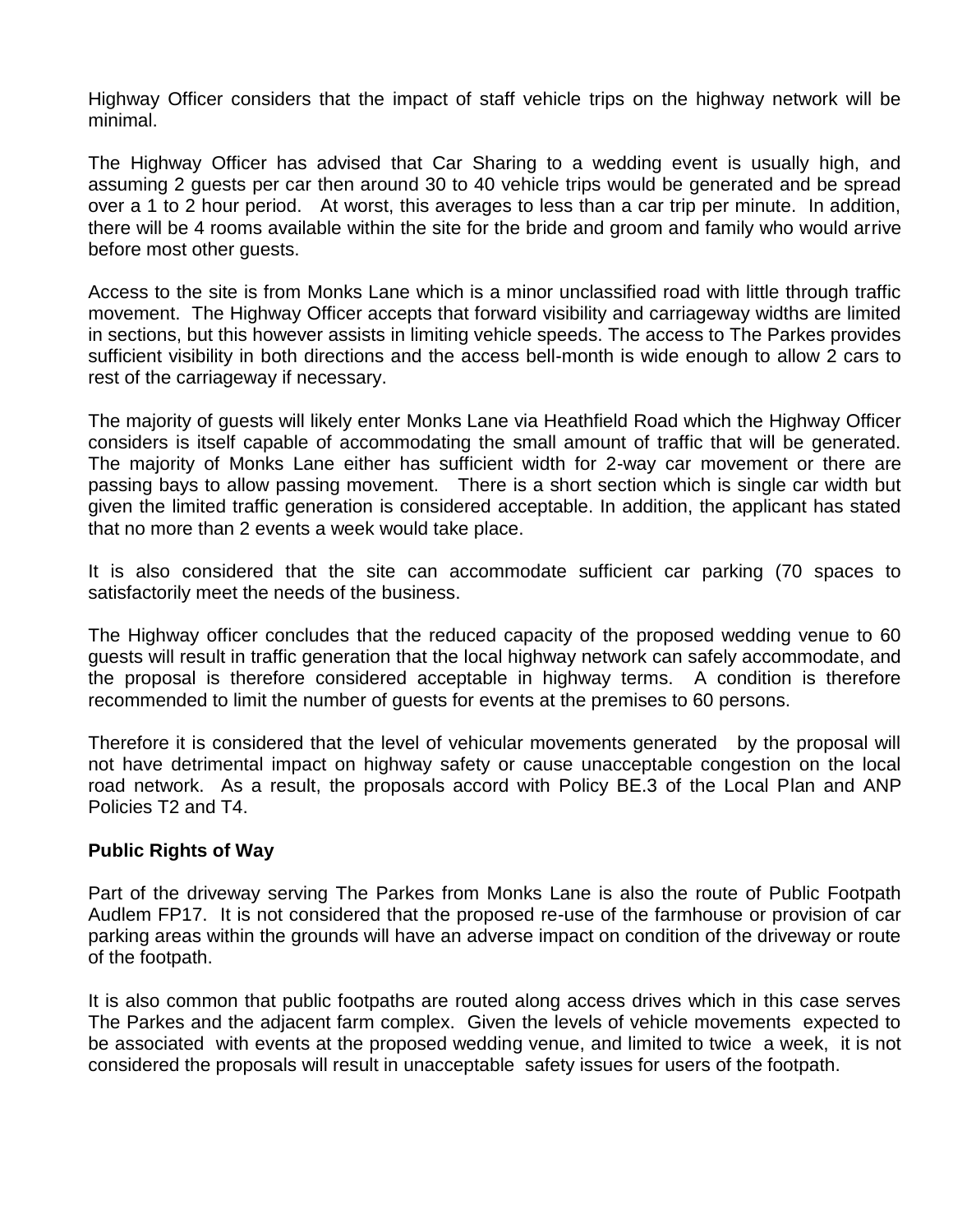The Council's Public Rights of Way Officer has raised no objections to the proposals subject to a standard informative to prevent the footpath being obstructed, and also and that the surface of the driveway is maintained to its current standard following the implementation of development.

# **Design**

The proposal essentially relates to the re-use and renovation of a large farmhouse with minimal external alteration of the building. Therefore, the proposed alterations to the building are minor and would not be out of character.

The proposed car parking areas adjacent to The Parkes and within a small part of the field to the north, will be largely screened by existing planting/vegetation and would also be viewed against the backdrop of buildings at The Parkes and the adjacent farm complex to the east. Given that reinforcement mesh will be used to protect grassy areas used for parking, and parking areas will not be used intensively, this will ensure that these areas will retain their existing appearance and not constitute an unacceptable visual feature, particularly when viewed from Audlem FP17.

# **Nature Conservation**

The proposals also include the use of two areas of grassland as parking. The Council's Ecologist has advised that this modest impact on biodiversity can be mitigated for with a simple biodiversity enhancement plan.

#### Ecological Enhancement

Local Plan Policy SE 3(5) requires all developments to aim to positively contribute to the conservation of biodiversity. This planning application provides an opportunity to incorporate features to increase the biodiversity value of the final development in accordance with this policy. A condition should be attached which requires the submission and approval of an ecological enhancement strategy prior to the change of use of grassland to parking on this site, a strategy for the incorporation of features for nesting birds, and native species planting.

# **Planning Balance & Conclusions**

In principle the proposed commercial re-use of the former farmhouses associated with Parkes Farm would accord with Policies EG.2, PG.6 and NE.15. Furthermore as stated by the NPPF (para 84) a positive approach is required to be taken to support economic growth and in create jobs in rural areas, particularly through the conversion of existing buildings.

The Environmental Health Officer raises no objections to the proposed re-use of The Parkes as a Wedding subject to the recommended conditions. It is considered that the proposed operation of the wedding venue in this location to host relatively small events (60 guests) limited to twice a week, would not result in a significant noise impact that would be harmful to amenity or living conditions of nearby residential properties.

The Highways Officer is satisfied that based on an assessment of the reduced capacity of the venue to 60 guests and considering the levels of vehicular movements generated by wedding events, the proposals will not have adverse impact on highway safety or cause unacceptable congestion on the local road network.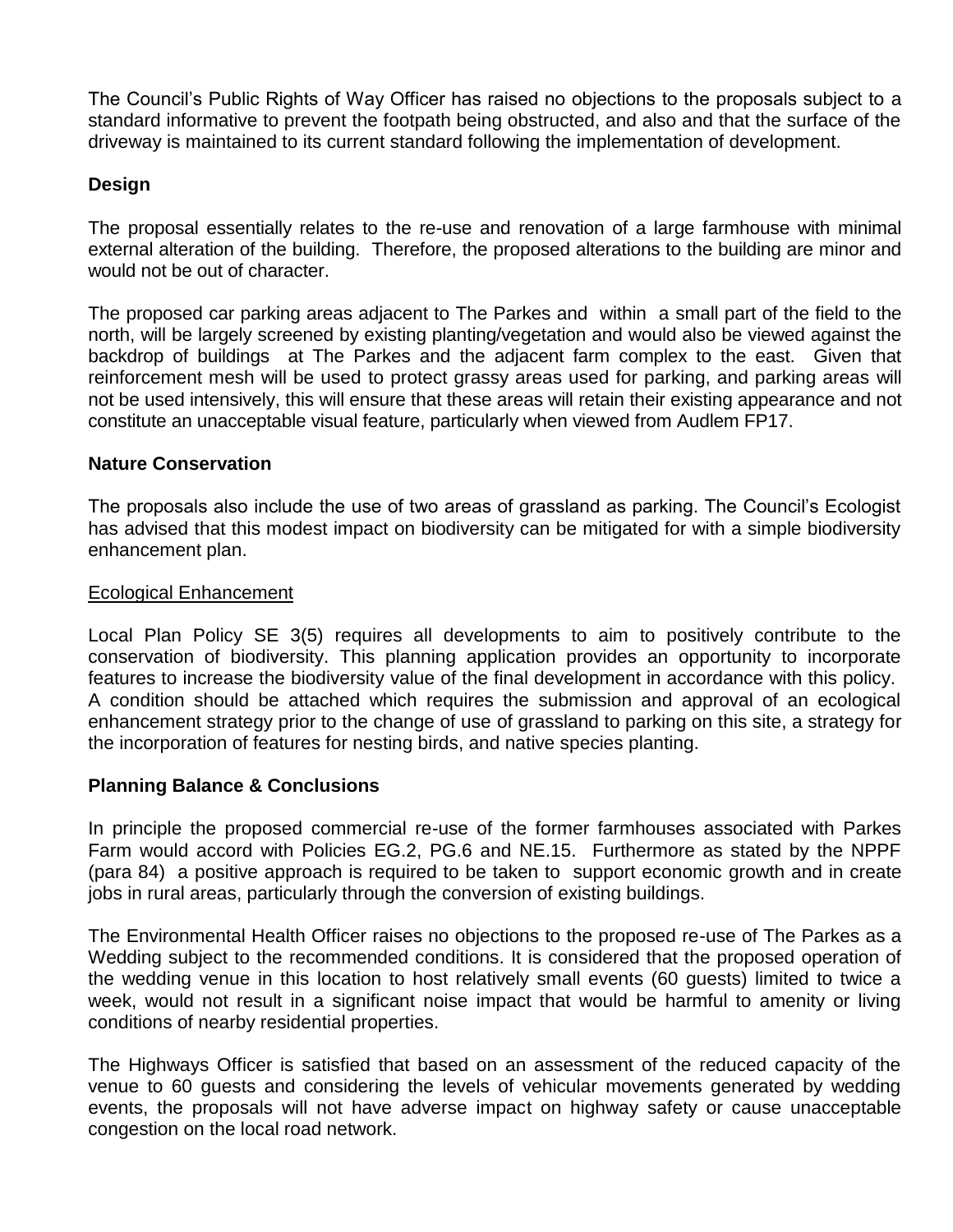The proposals would bring positive planning benefits such economic and social benefits through rural diversification and spending in the local economy and complimentary businesses.

Consequently, subject to the subject to the recommended conditions it is considered that the benefits of the proposal outweigh any negative impacts.

# **RECOMMENDATION:**

# **APPROVE subject to conditions**

- **1. Time (3 years)**
- **2. Plans**
- **3. External lighting to be submitted and approved**
- **4. 2 events per week each limited to a maximum of 60 guests**
- **5. Hours of operation - 08.00 Hours until Midnight**
- **6. Deliveries to premises between - 08.00 hours and 18.00 hours**
- **7. Events to take place within house only**
- **8. No fireworks or outdoor music**
- **9. Details of parking areas**
- **10. Ecological enhancement strategy**

**In order to give proper effect to the Committee's intentions and without changing the substance of the decision, authority is delegated to the Head of Development Management, in consultation with the Chair (or in his absence the Vice Chair) of the Southern Planning Committee, to correct any technical slip or omission in the wording of the resolution, between approval of the minutes and issue of the decision notice.**